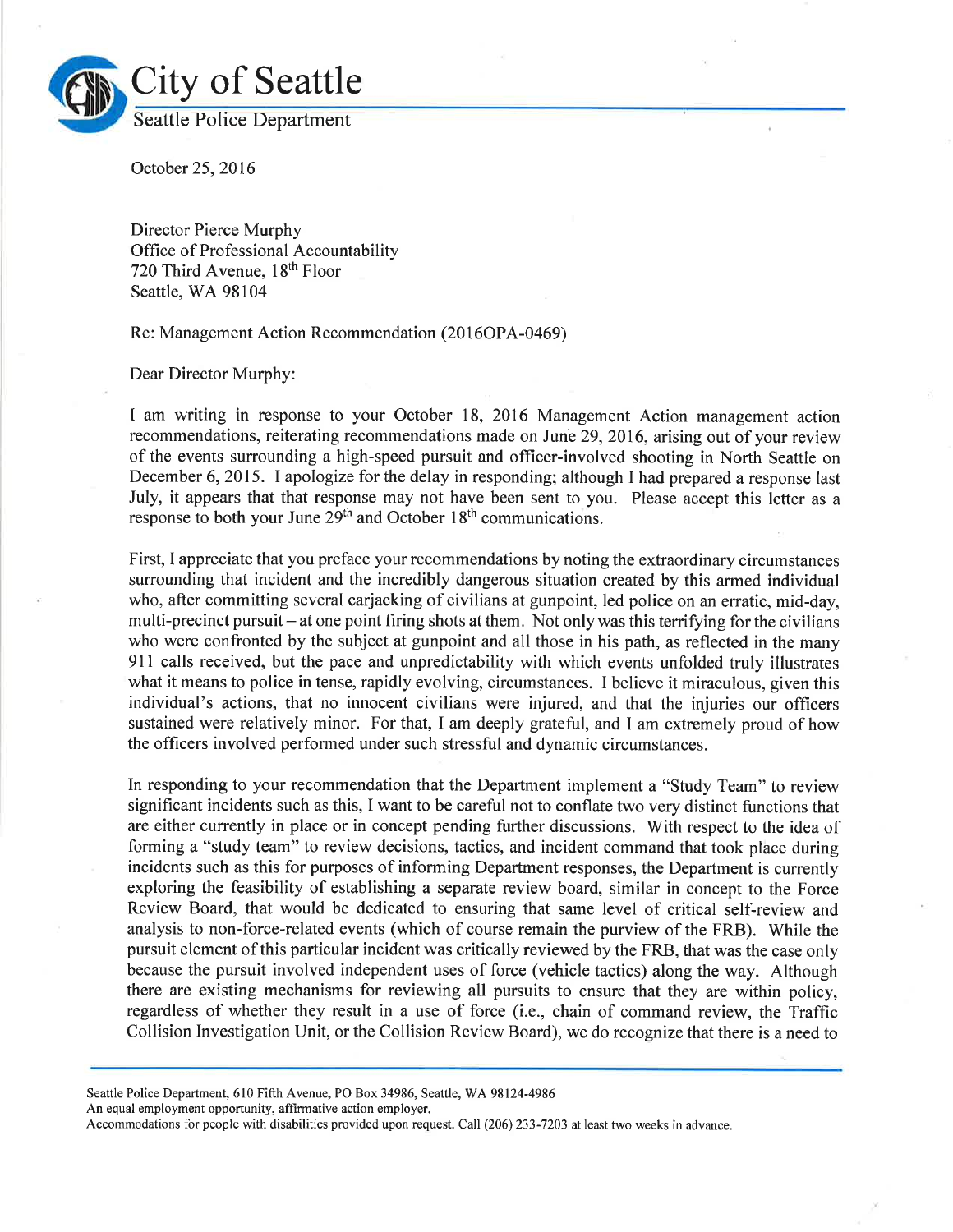provlde greater review and analysis of certain significant incidents, which can include pursuits that involve a collision in which the officer is not personally involved in the collision. It was, as you may recall, following an incident in West Seattle several months ago in which a subject who had been suspected in an earlier armed robbery crashed while attempting to elude officers, that the Department began discussions of creating a separate and more generalized board to review such incidents. Although such a process is squarely outside the scope of our consent decree, we do envision that it would have a process similar to that of the FRB, and for that reason will be consulting closely with the Monitoring Team and DOJ as we explore how best to establish such a board within existing bandwidth, organizational structures, and labor considerations.

Importantly, while that process will take some time to develop, I do not want to leave you with the impression that such a process would somehow be tied to or in any way hamper our ability to response to, as you suggest, an incident such as a coordinated crime spree or a disaster on the scale of a Mumbai/Paris attack. It is established practice for the Department, following large scale/active shooter incidents, to conduct thorough after-action reviews for precisely the purposes of identifying what tactics worked/didn't work, what resources were effective/not effective, how incident command functioned, etc. Examples include those reviews that took place after the Jewish Federation shootings in 2006, the Café Racer shootings in 2012, and the 2014 shootings at Seattle Pacific University. Each of these reviews provide insight that informs our training development, which this year includes not only extensive training in rapid intervention but also coordinated training with the Seattle Fire Department in responding to such incidents. In addition, in 2017 we intend to roll out updated training on ICS, as well as Team Tactics training that involves tabletop exercises specific to those individuals who serve in command functions. I appreciate that this letter is not the forum for going into the details of our after action reporting and our critical incident training and coordination, but wanted to be sure that neither you, nor any reader of this document, is left with the misperception that this City's fìrst responders do not actively, and regularly, train for those disasters that we all fervently hope do not occur.

Finally, in your June 29<sup>th</sup> communication you had recommended that the Department critically review its Vehicle Pursuit policy (13.031) and Use of Force Policies (Title S) to address inconsistencies between the two with respect to the use of vehicle impact tactics as intentional force. This gap in policy was previously identified by the Force Review Board during its two-day review of this incident, and pursuant to the FRB's recommendation, the Department has provided to the Monitoring Team and DOJ draft revisions of both 13.031 and 8.300-POL-7. Under these revisions, 13.031 would identify intentional vehicle-to-vehicle contacts (whether PIT, ramming, or the use of a patrol car as a roadblock) as uses of force that may be used only when consistent with Section 8.300 and subject to the reporting requirements of 8.400. Section 8.300-POL-7 is amended accordingly to reflect restrictions around the use of PIT, stop sticks, and ramming tactics. On the related question of training, SPD does not provide formal training in vehicle tactics such as the PIT (to our knowledge, there is no accepted formal training - anywhere - on ramming, which we consider to be improvised measure only to be undertaken in exigent circumstances). As the PIT is very rarely used as atactic in Seattle (in contrast to other jurisdictions with more open, less congested spaces), we believe it best to continue to defer that training to the Washington State Patrol.